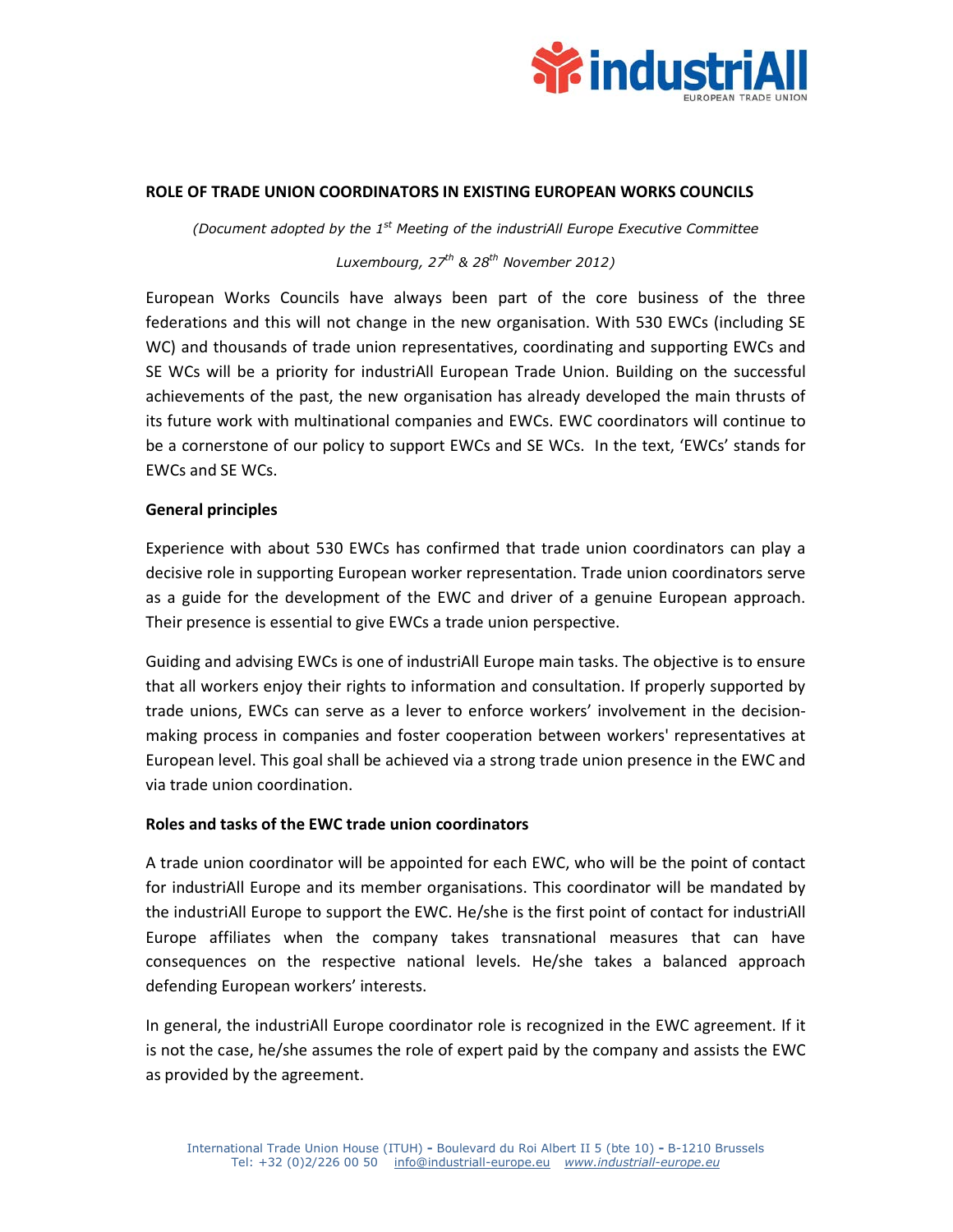

EWCs require the assistance and advice of the coordinators, especially in their initial phase. The coordinators ensure the positive development of the EWC and promote group cohesion. They help the EWCs to develop a truly European profile.

The industriAll Europe coordinators contribute to improving cooperation between trade unions involved in a company. They will utilise internal EWC meetings and policies developed by industriAll Europe for that purpose.

In the event of restructuring, the industriAll Europe coordinators provide EWCs with advice and assistance in developing a joint strategy. It is above all in such cases that European trade union coordination is needed. In particular national and European levels of information and consultation processes should be coordinated as clarified by the new EWC Directive.

IndustriAll Europe coordinators will ensure that the interests of employees from all countries are represented and voiced, and that no single country pursues its own interests at the expense of another. EWCs shall reinforce and complement national worker representation through a joint and coordinated approach.

IndustriAll Europe coordinators are aware of industriAll Europe collective bargaining policy and industrial policy and help to implement them. They take part in the information exchange with the appropriate industriAll Europe sector working groups.

The coordinators will inform the industriAll Europe Secretariat of special EWC developments and activities in order to allow the industriAll Europe to organise supportive measures.

Should it come to transnational negotiation in a company, the coordinator will inform the industriAll Europe Secretariat and they will jointly ensure that the procedure annexed to the Statutes for negotiations at multinational company level is properly implemented. This procedure establishes democratic rules on how to make collective decision at European level with regards to negotiation at company level. The procedure is also intended to ensure that the result of the bargaining is also implemented nationally.

# **Designation of an industriAll Europe coordinator**

Nominations in respect of EWC coordinators will be put forward by the industriAll Europe Company Policy Committee in accordance with national culture, agreements and laws.

Communication with the EWC will also be part of his process. The nomination will be officially confirmed by the industriAll Europe Executive Committee.

In principle, the coordinator will come from the country in which the multinational company headquarters are located. Should the industriAll Europe organisations in this country not be able to provide such assistance, an alternative solution will be found, together with the